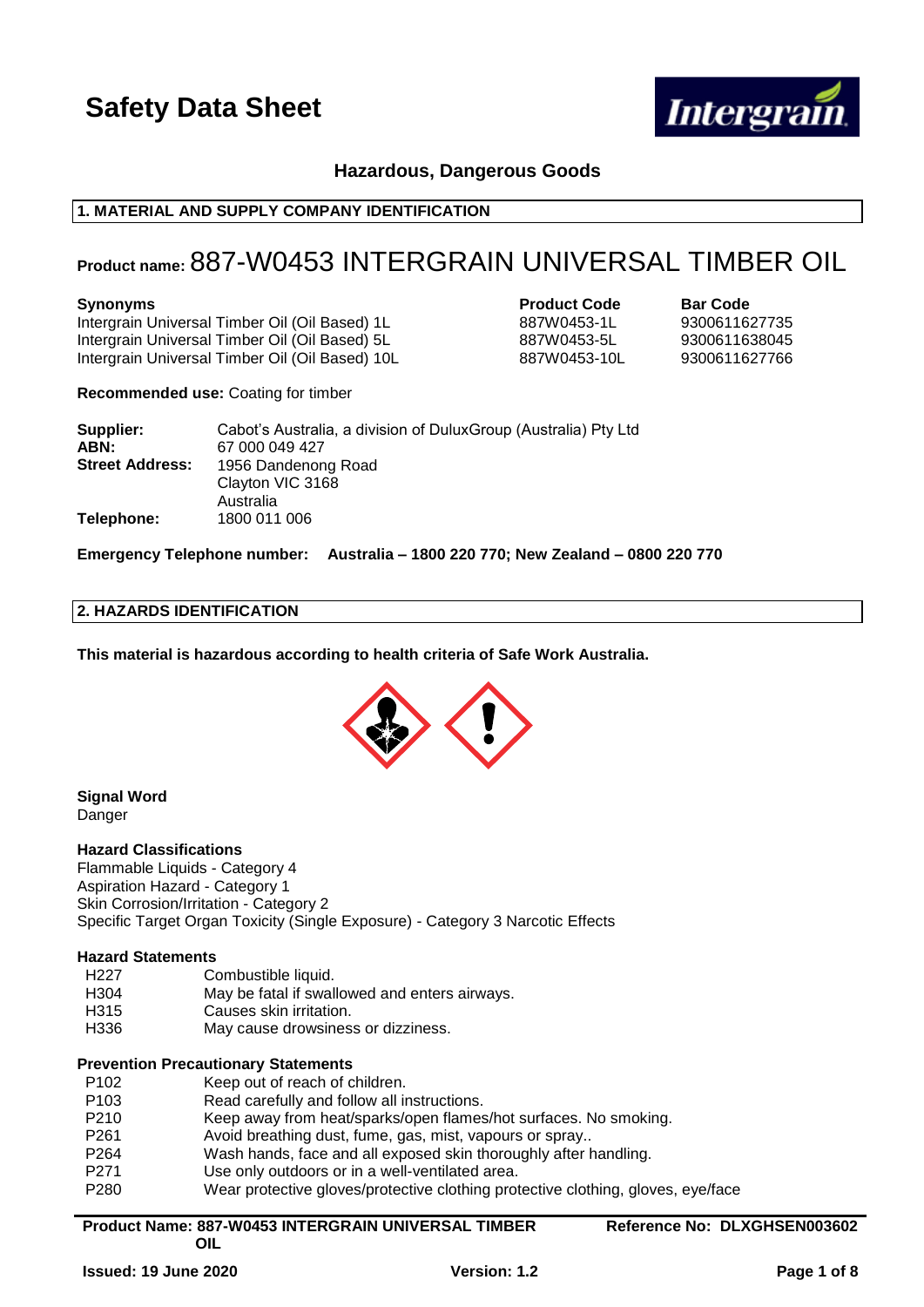

protection and suitable respirator.

# **Response Precautionary Statements**

| P <sub>101</sub> | If medical advice is needed, have product container or label at hand.      |
|------------------|----------------------------------------------------------------------------|
| P301+P310        | IF SWALLOWED: Immediately call a POISON CENTER/doctor.                     |
| P302+P352        | IF ON SKIN: Wash with plenty of water.                                     |
| P304+P340        | IF INHALED: Remove person to fresh air and keep comfortable for breathing. |
| P312             | Call a POISON CENTER/doctor if you feel unwell.                            |
| P331             | Do NOT induce vomiting.                                                    |
| P332+P313        | If skin irritation occurs: Get medical advice/attention.                   |
| P362             | Take off contaminated clothing.                                            |

# **Storage Precautionary Statements**

| P403+P233 | Store in a well-ventilated place. Keep container tightly closed. |
|-----------|------------------------------------------------------------------|
| P403+P235 | Store in a well-ventilated place. Keep cool.                     |
| P405      | Store locked up.                                                 |

# **Disposal Precautionary Statement**

P501 Dispose of contents/container in accordance with local, regional, national and international regulations.

**Poison Schedule:** Not Applicable

# **DANGEROUS GOOD CLASSIFICATION**

Classified as Dangerous Goods by the criteria of the "Australian Code for the Transport of Dangerous Goods by Road & Rail" and the "New Zealand NZS5433: Transport of Dangerous Goods on Land".

# **Dangerous Goods Class:** 9

Australian Special Provisions; AU01: Environmentally Hazardous Substances meeting the description of UN 3077 or UN 3082 are not subject to this Code (ADG 07) when transported by road or rail in;

- (a) packagings that do not incorporate a receptacle exceeding 500 Kg (L); or
- (b) IBCs.

Classified as a C1 (COMBUSTIBLE LIQUID) for the purpose of storage and handling, in accordance with the requirements of AS 1940. Refer to State Regulations for storage and transport requirements.

| 3. COMPOSITION INFORMATION                                                                                         |            |                   |
|--------------------------------------------------------------------------------------------------------------------|------------|-------------------|
| <b>CHEMICAL ENTITY</b>                                                                                             | CAS NO     | <b>PROPORTION</b> |
| Distillates, petroleum, hydrotreated light<br>Ingredients determined to be non-hazardous or below reporting limits | 64742-47-8 |                   |
|                                                                                                                    |            | 100%              |
|                                                                                                                    |            |                   |

# **4. FIRST AID MEASURES**

If poisoning occurs, contact a doctor or Poisons Information Centre (Phone Australia 131 126, New Zealand 0800 764 766).

**Inhalation:** Remove victim from exposure - avoid becoming a casualty. Remove contaminated clothing and loosen remaining clothing. Allow patient to assume most comfortable position and keep warm. Keep at rest until fully recovered. Seek medical advice if effects persist.

| <b>Product Name: 887-W0453 INTERGRAIN UNIVERSAL TIMBER</b> | Reference No: DLXGHSEN003602 |
|------------------------------------------------------------|------------------------------|
| OIL                                                        |                              |
|                                                            |                              |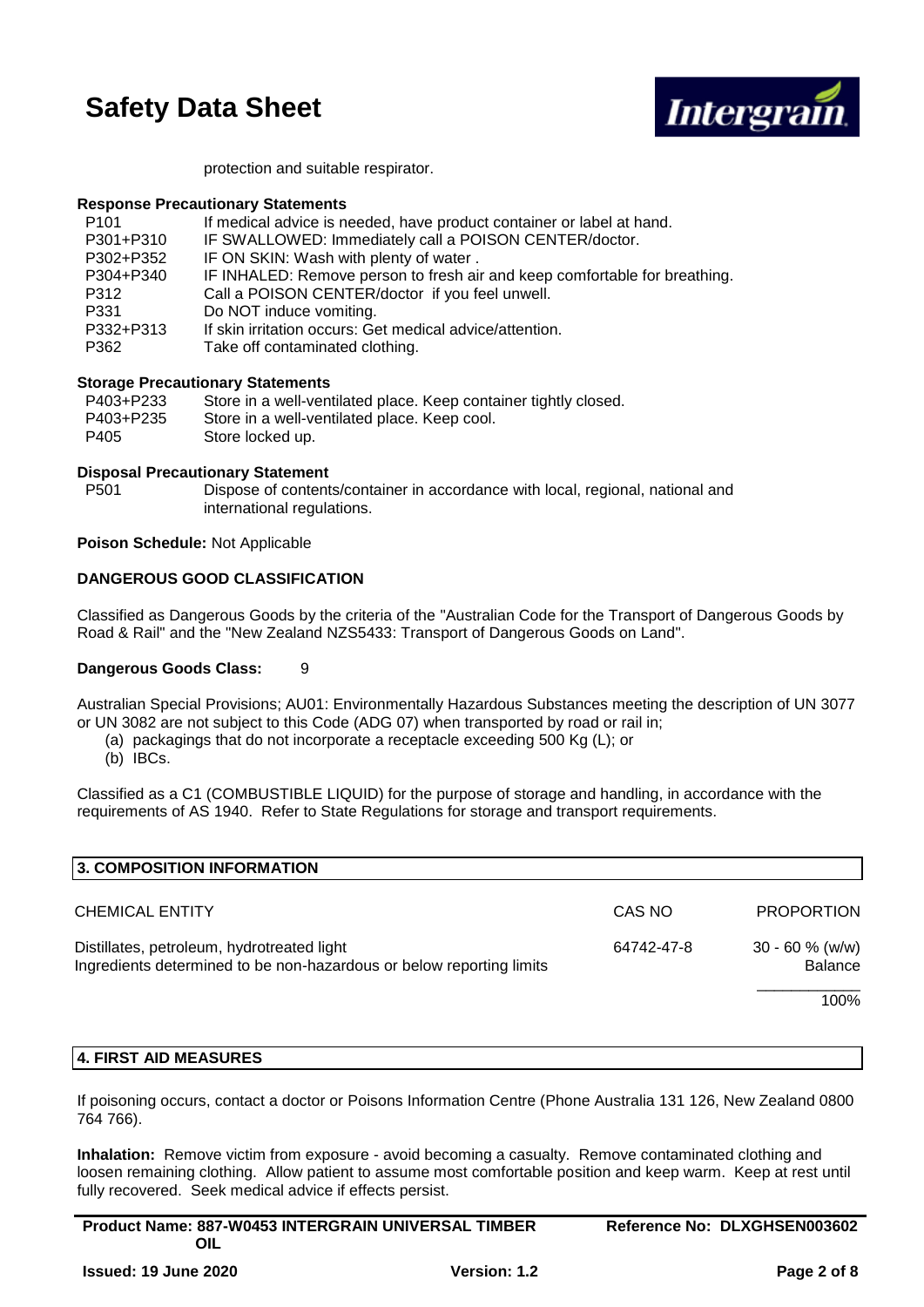

**Skin Contact:** If skin or hair contact occurs, immediately remove contaminated clothing and flush skin and hair with running water. Continue flushing with water until advised to stop by the Poisons Information Centre or a Doctor; or for 15 minutes and transport to Doctor or Hospital. For gross contamination, immediately drench with water and remove clothing. Continue to flush skin and hair with plenty of water (and soap if material is insoluble). For skin burns, cover with a clean, dry dressing until medical help is available. If blistering occurs, do NOT break blisters. If swelling, redness, blistering, or irritation occurs seek medical assistance.

**Eye contact:** If in eyes wash out immediately with water. In all cases of eye contamination it is a sensible precaution to seek medical advice.

**Ingestion:** Immediately rinse mouth with water. If swallowed, do NOT induce vomiting. Give a glass of water to drink. Never give anything by the mouth to an unconscious patient. If vomiting occurs give further water. Immediately call Poisons Centre or Doctor.

**PPE for First Aiders:** Wear safety shoes, overalls, gloves, chemical goggles, respirator. Use with adequate ventilation. If inhalation risk exists wear organic vapour/particulate respirator meeting the requirements of AS/NZS 1715 and AS/NZS 1716. Available information suggests that gloves made from nitrile rubber should be suitable for intermittent contact. However, due to variations in glove construction and local conditions, the user should make a final assessment. Always wash hands before smoking, eating, drinking or using the toilet. Wash contaminated clothing and other protective equipment before storing or re-using.

**Notes to physician:** Treat symptomatically.

# **5. FIRE FIGHTING MEASURES**

### **Hazchem Code:** •3Z

**Suitable extinguishing media:** If material is involved in a fire use alcohol resistant foam or dry agent (carbon dioxide, dry chemical powder).

**Specific hazards:** Combustible liquid.

**Fire fighting further advice:** On burning or decomposing may emit toxic fumes. Fire fighters to wear selfcontained breathing apparatus and suitable protective clothing if risk of exposure to vapour or products of combustion or decomposition.

# **6. ACCIDENTAL RELEASE MEASURES**

#### **SMALL SPILLS**

Wear protective equipment to prevent skin and eye contamination. Avoid inhalation of vapours or dust. Wipe up with absorbent (clean rag or paper towels). Collect and seal in properly labelled containers or drums for disposal.

# **LARGE SPILLS**

If safe to do so, shut off all possible sources of ignition. Clear area of all unprotected personnel. Slippery when spilt. Avoid accidents, clean up immediately. Wear protective equipment to prevent skin and eye contamination and the inhalation of vapours. Work up wind or increase ventilation. Contain - prevent run off into drains and waterways. Use absorbent (soil, sand or other inert material). Use a spark-free shovel. Collect and seal in properly labelled containers or drums for disposal. If contamination of crops, sewers or waterways has occurred advise local emergency services.

# **Dangerous Goods - Initial Emergency Response Guide No:** 47

#### **7. HANDLING AND STORAGE**

**Product Name: 887-W0453 INTERGRAIN UNIVERSAL TIMBER OIL**

**Reference No: DLXGHSEN003602**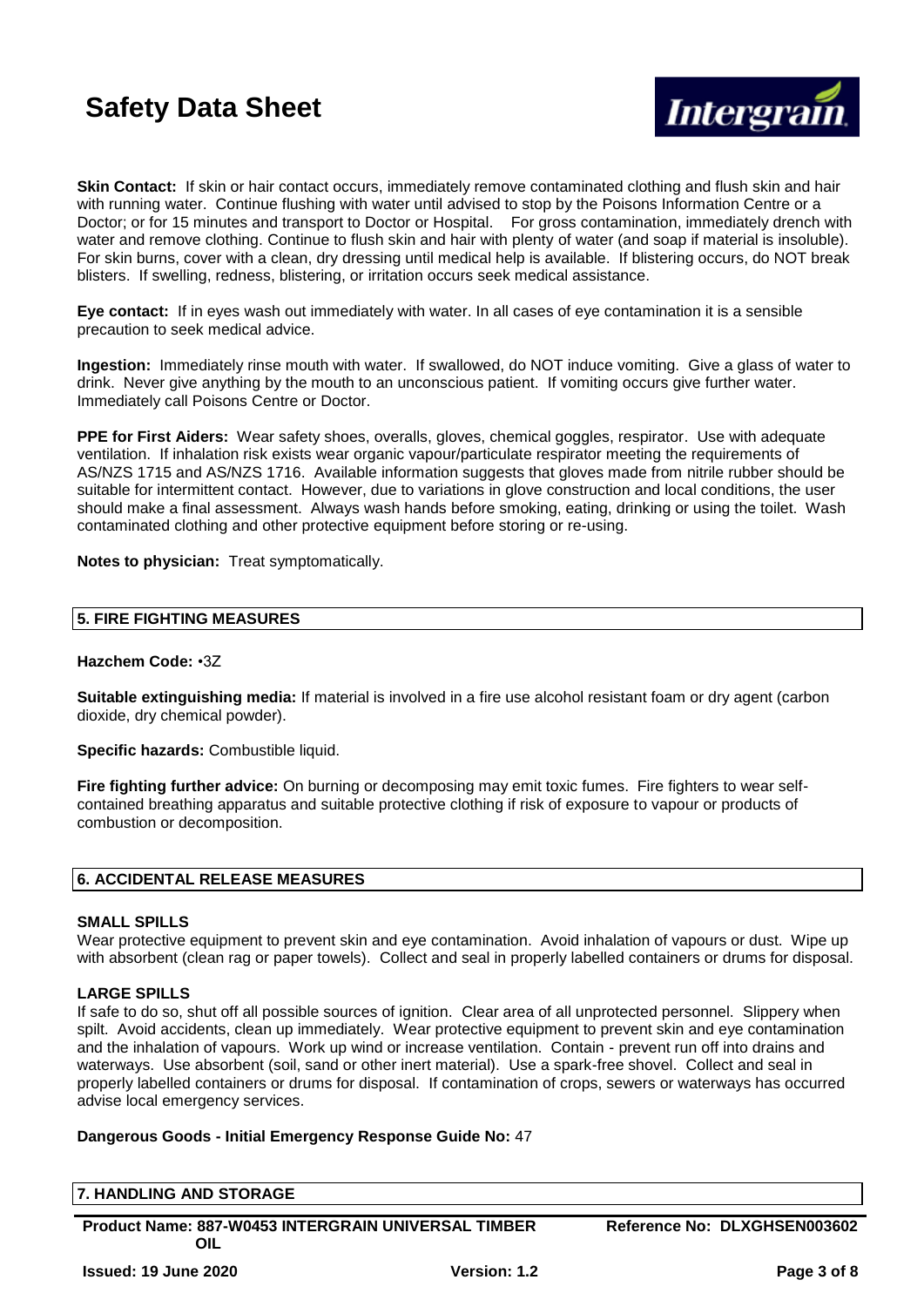

**Handling:** Avoid eye contact and skin contact. Avoid inhalation of vapour, mist or aerosols.

**Storage:** Store in a cool, dry, well-ventilated place and out of direct sunlight. Store away from foodstuffs. Store away from incompatible materials described in Section 10. Store away from sources of heat and/or ignition. Store locked up. Keep container standing upright. Keep containers closed when not in use - check regularly for leaks.

Classified as a C1 (COMBUSTIBLE LIQUID) for the purpose of storage and handling, in accordance with the requirements of AS 1940. Refer to State Regulations for storage and transport requirements.

This material is classified as a Class 9 Miscellaneous Dangerous Good as per the criteria of the "Australian Code for the Transport of Dangerous Goods by Road & Rail" and/or the "New Zealand NZS5433: Transport of Dangerous Goods on Land" and must be stored in accordance with the relevant regulations.

# **8. EXPOSURE CONTROLS / PERSONAL PROTECTION**

**National occupational exposure limits:** No value assigned for this specific material by Safe Work Australia.

**Biological Limit Values:** As per the "National Model Regulations for the Control of Workplace Hazardous Substances (Safe Work Australia)" the ingredients in this material do not have a Biological Limit Allocated.

**Engineering Measures:** Natural ventilation should be adequate under normal use conditions.

**Personal Protection Equipment:** SAFETY SHOES, OVERALLS, GLOVES, CHEMICAL GOGGLES, RESPIRATOR.

Wear safety shoes, overalls, gloves, chemical goggles, respirator. Use with adequate ventilation. If inhalation risk exists wear organic vapour/particulate respirator meeting the requirements of AS/NZS 1715 and AS/NZS 1716. Available information suggests that gloves made from nitrile rubber should be suitable for intermittent contact. However, due to variations in glove construction and local conditions, the user should make a final assessment. Always wash hands before smoking, eating, drinking or using the toilet. Wash contaminated clothing and other protective equipment before storing or re-using.

**Hygiene measures:** Keep away from food, drink and animal feeding stuffs. When using do not eat, drink or smoke. Wash hands prior to eating, drinking or smoking. Avoid contact with clothing. Avoid eye contact and skin contact. Avoid inhalation of vapour, mist or aerosols. Ensure that eyewash stations and safety showers are close to the workstation location.

# **9. PHYSICAL AND CHEMICAL PROPERTIES**

| Form:   | Liquid       |
|---------|--------------|
| Colour: | Clear        |
| Odour:  | Mild solvent |
|         |              |

**Solubility:** Insoluble in water **Specific Gravity:** 0.8 - 0.9 **Relative Vapour Density (air=1):** >1<br>**Vapour Pressure (20 °C):** N Av Vapour Pressure (20 °C): **Flash Point (°C):** >62 **Flammability Limits (%):** N Av **Autoignition Temperature (°C):** N Av **Melting Point/Range (°C):** N Av **Boiling Point/Range (°C):** N Av **pH:** N App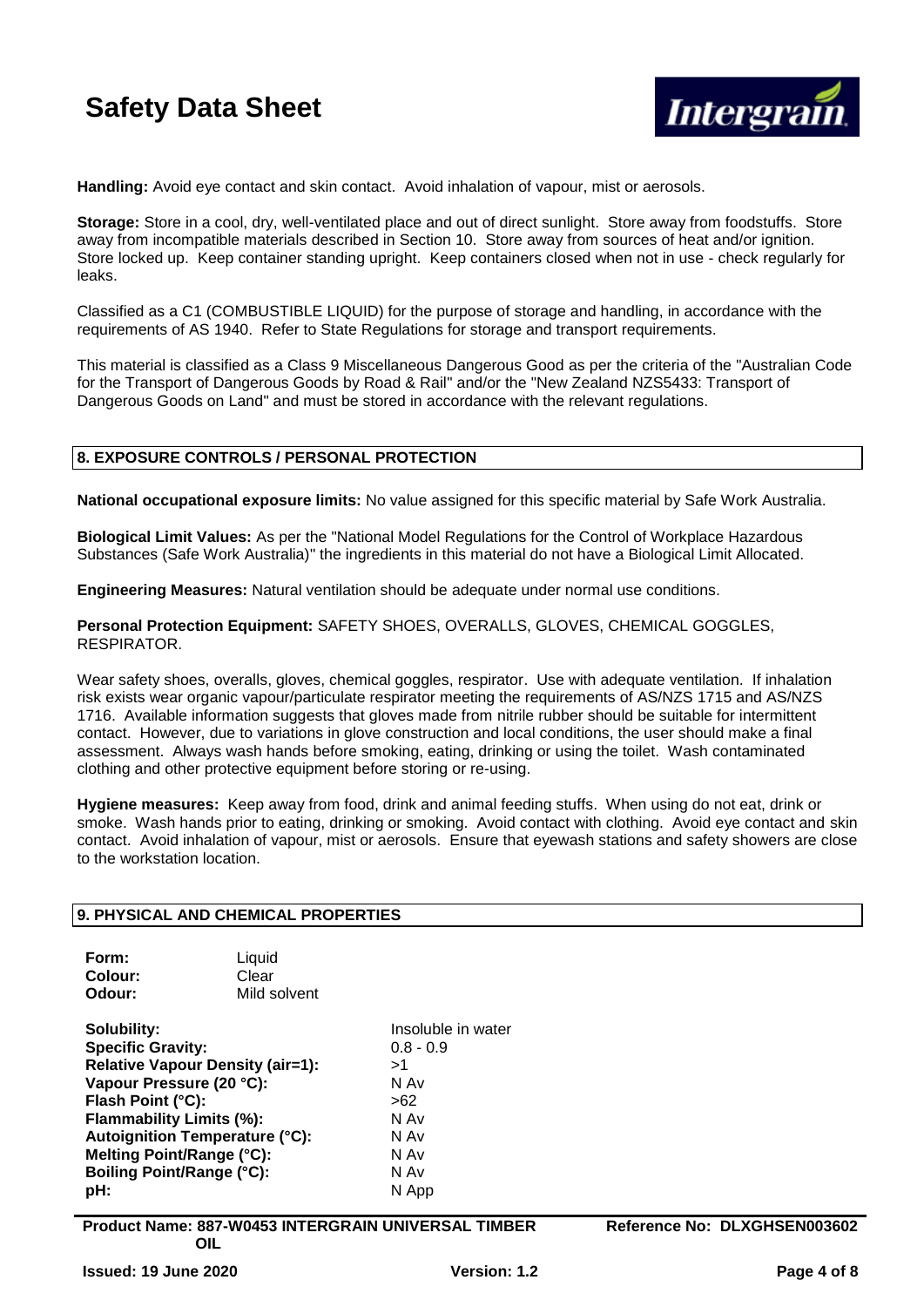

**Total VOC (g/Litre):** N Av

**Viscosity:** <14 mm²/sec @ 40 °C

(Typical values only - consult specification sheet)  $N Av = Not available, N App = Not applicable$ 

# **10. STABILITY AND REACTIVITY**

**Chemical stability:** This material is thermally stable when stored and used as directed.

**Conditions to avoid:** Elevated temperatures and sources of ignition.

**Incompatible materials:** Oxidising agents.

**Hazardous decomposition products:** Oxides of carbon and nitrogen, smoke and other toxic fumes.

**Hazardous reactions:** No known hazardous reactions.

# **11. TOXICOLOGICAL INFORMATION**

No adverse health effects expected if the product is handled in accordance with this Safety Data Sheet and the product label. Symptoms or effects that may arise if the product is mishandled and overexposure occurs are:

# **Acute Effects**

**Inhalation:** Material may be an irritant to mucous membranes and respiratory tract. Inhalation of vapour can result in headaches, dizziness and possible nausea. Inhalation of high concentrations can produce central nervous system depression, which can lead to loss of co-ordination, impaired judgement and if exposure is prolonged, unconsciousness.

**Skin contact:** Contact with skin will result in irritation.

**Ingestion:** Swallowing can result in nausea, vomiting and irritation of the gastrointestinal tract. May cause lung damage if swallowed. Small amounts of liquid aspirated into the respiratory system during ingestion or vomiting may cause bronchopneumonia or pulmonary oedema.

**Eye contact:** May be an eye irritant.

# **Acute toxicity**

**Inhalation:** This material has been classified as non-hazardous. Acute toxicity estimate (based on ingredients): LC50 > 20.0 mg/L for vapours or LC50 > 5.0 mg/L for dust and mist or LC50 > 20,000 ppm for gas

**Skin contact:** This material has been classified as non-hazardous. Acute toxicity estimate (based on ingredients): >2,000 mg/Kg bw

**Ingestion:** This material has been classified as non-hazardous. Acute toxicity estimate (based on ingredients): >2,000 mg/Kg bw

**Corrosion/Irritancy:** Eye: this material has been classified as not corrosive or irritating to eyes. Skin: this material has been classified as a Category 2 Hazard (reversible effects to skin).

**Sensitisation:** Inhalation: this material has been classified as not a respiratory sensitiser. Skin: this material has been classified as not a skin sensitiser.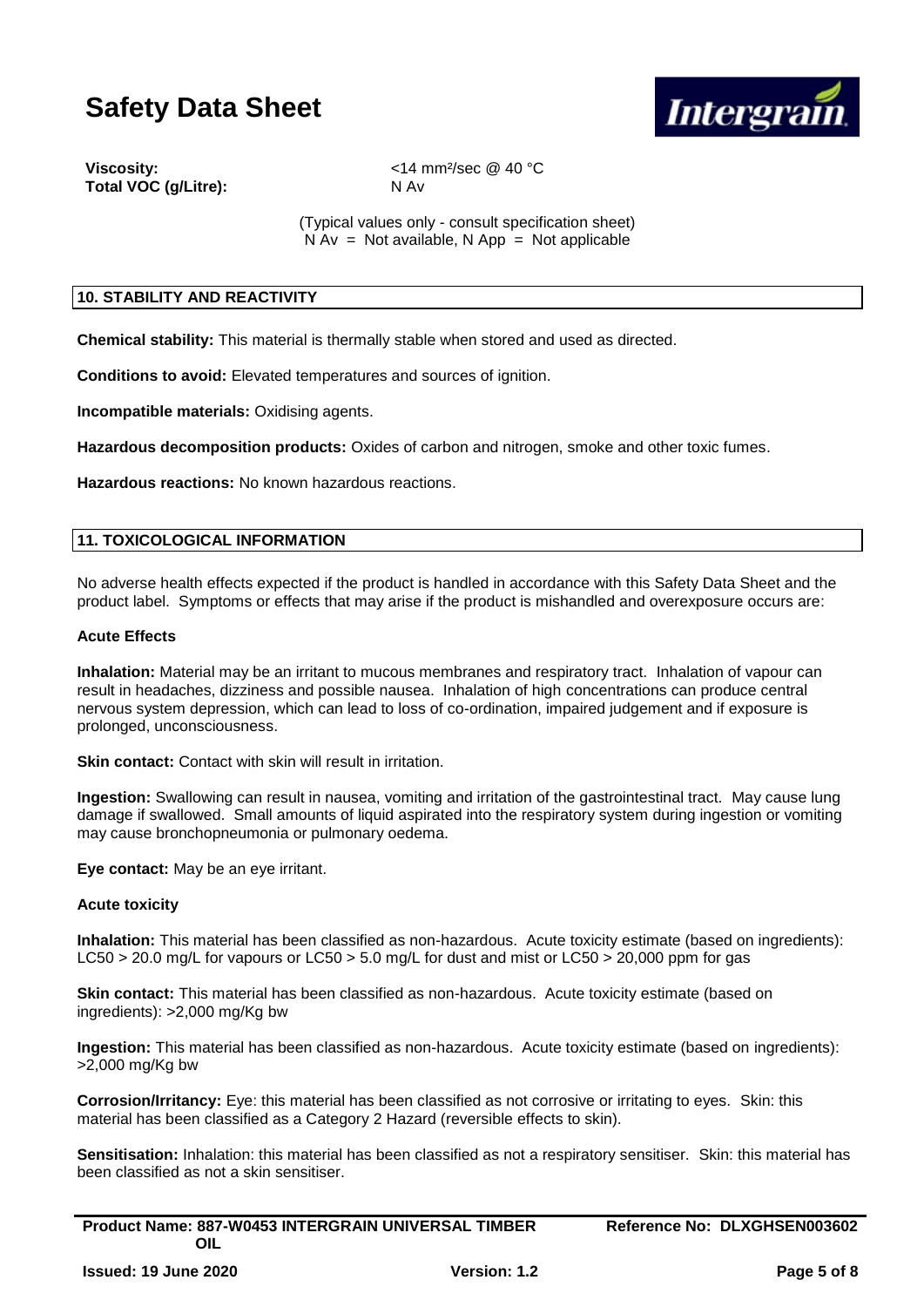

**Aspiration hazard:** This material has been classified as Aspiration Hazard - Category 1

**Specific target organ toxicity (single exposure):** This material has been classified as a Category 3 Hazard. Exposure via inhalation may result in depression of the central nervous system.

**Chronic Toxicity**

**Mutagenicity:** This material has been classified as non-hazardous.

**Carcinogenicity:** This material has been classified as non-hazardous.

**Reproductive toxicity (including via lactation):** This material has been classified as non-hazardous.

**Specific target organ toxicity (repeat exposure):** This material has been classified as non-hazardous.

# **12. ECOLOGICAL INFORMATION**

Avoid contaminating waterways.

**Acute aquatic hazard:** This material has been classified as non-hazardous. Acute toxicity estimate (based on ingredients): >100 mg/L

**Long-term aquatic hazard:** This material has been classified as non-hazardous. Non-rapidly or rapidly degradable substance for which there are adequate chronic toxicity data available OR in the absence of chronic toxicity data, Acute toxicity estimate (based on ingredients): >100 mg/L, where the substance is not rapidly degradable and/or BCF  $<$  500 and/or log  $K_{ow}$   $<$  4.

**Ecotoxicity:** No information available.

**Persistence and degradability:** No information available.

**Bioaccumulative potential:** No information available.

**Mobility:** No information available.

# **13. DISPOSAL CONSIDERATIONS**

Persons conducting disposal, recycling or reclamation activities should ensure that appropriate personal protection equipment is used, see "Section 8. Exposure Controls and Personal Protection" of this SDS.

If possible material and its container should be recycled. If material or container cannot be recycled, dispose in accordance with local, regional, national and international Regulations.

# **14. TRANSPORT INFORMATION**

# **ROAD AND RAIL TRANSPORT**

Classified as Dangerous Goods by the criteria of the "Australian Code for the Transport of Dangerous Goods by Road & Rail" and the "New Zealand NZS5433: Transport of Dangerous Goods on Land".

Australian Special Provisions; AU01: Environmentally Hazardous Substances meeting the description of UN 3077 or UN 3082 are not subject to this Code (ADG 07) when transported by road or rail in;

- (c) packagings that do not incorporate a receptacle exceeding 500 Kg (L); or
- $(d)$  IBCs.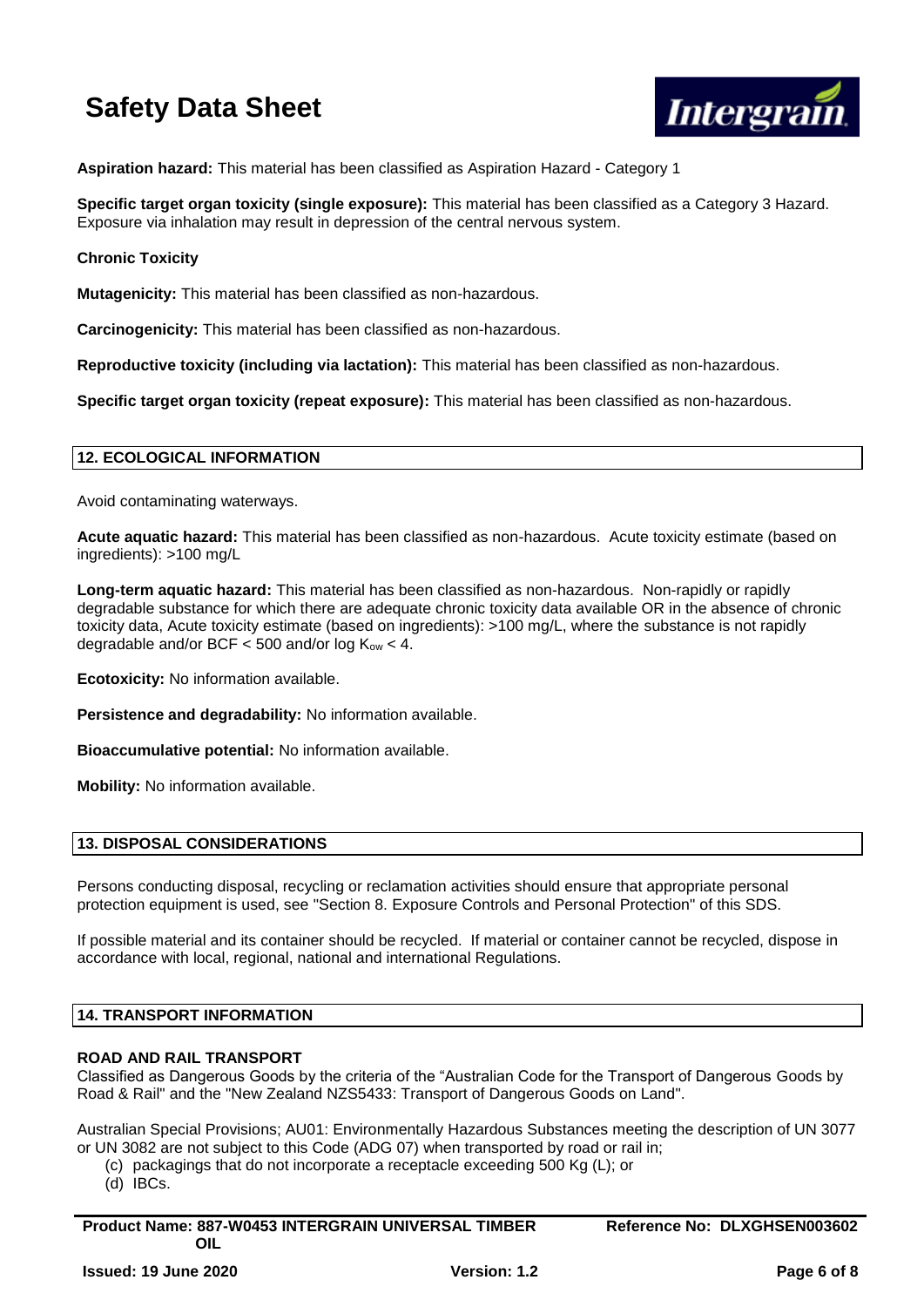



**UN No:** 3082 **Dangerous Goods Class:** 9 **Packing Group:** III **Hazchem Code:** •3Z **Emergency Response Guide No:** 47

**Proper Shipping Name:** ENVIRONMENTALLY HAZARDOUS SUBSTANCE, LIQUID, N.O.S. (HYDROCARBONS)

**Segregation Dangerous Goods:** Not to be loaded with explosives (Class 1). Note 1: Materials that are fire risks are incompatible with oxidising agents (Class 5.1) or organic peroxides (Class 5.2). Exemptions may apply.

# **MARINE TRANSPORT**

Classified as Dangerous Goods by the criteria of the International Maritime Dangerous Goods Code (IMDG Code) for transport by sea. This material is classified as a Marine Pollutant (P) according to the International Maritime Dangerous Goods Code.



| UN No:                        | 3082 |
|-------------------------------|------|
| <b>Dangerous Goods Class:</b> | 9    |
| <b>Packing Group:</b>         | Ш    |

**Proper Shipping Name:** ENVIRONMENTALLY HAZARDOUS SUBSTANCE, LIQUID, N.O.S. (HYDROCARBONS)

# **AIR TRANSPORT**

Classified as Dangerous Goods by the criteria of the International Air Transport Association (IATA) Dangerous Goods Regulations for transport by air.



**UN No:** 3082 **Dangerous Goods Class:** 9 **Packing Group:** III

**Proper Shipping Name:** ENVIRONMENTALLY HAZARDOUS SUBSTANCE, LIQUID, N.O.S. (HYDROCARBONS)

# **15. REGULATORY INFORMATION**

**This material is not subject to the following international agreements:** Montreal Protocol (Ozone depleting substances)

**Product Name: 887-W0453 INTERGRAIN UNIVERSAL TIMBER OIL**

**Reference No: DLXGHSEN003602**